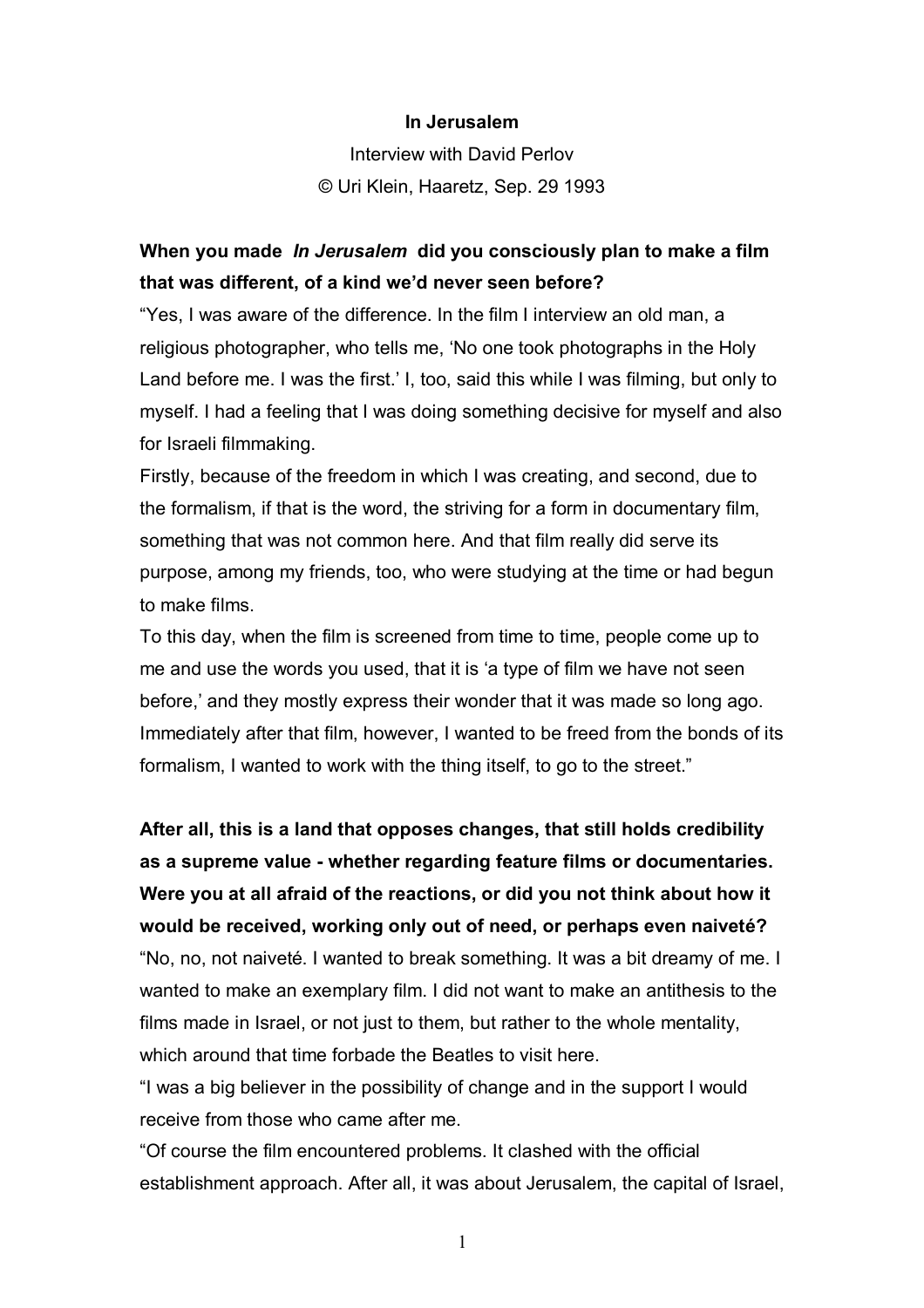with everything it involved, and I filmed at street level. I have a tendency to shoot the "below". I came with a certain innocence but also sobriety. I lived in Paris for a few years before immigrating to Israel in 1958, and there I saw documentary films by Alain Resnais and Georges Franju and Agnes Varda, films commissioned by the French establishment but made with total freedom. I believed that this is how it should be here, too.

It was wonderful for me to make a film about Jerusalem, because it was different from the Israel I had known until then. A courtyard was a courtyard, children were children. I did not understand the symbols, apart from that of the eternality of Jerusalem, and I loved that myth. I knew that my camera was trained very low, and that the figures I would film would look directly at it. There were people in the studio who said I was crazy. 'How could he let people look directly at the camera and even wave to it?'

"I included old film clips in my movie, ones that had been made in Jerusalem at the beginning of the century. There were shocked reactions to that, too. And on top of all these, there was also the story of the beggars, which led to a clash with committees of the Foreign Ministry, the Jewish Agency, and the Film Service. In the end the film even reached Levi Eshkol."

## **What was so outrageous that the prime minister had to decide whether the film could be screened or not?**

The problem began with the poet Zelda, who appeared in the film, and until then was almost unknown. She was a wonderful personality, and it was she who mentions in the film that the Messiah may come from among the beggars of Jerusalem. So I filmed the beggars of Jerusalem, and they, the establishment, wanted to remove that scene, because they apparently thought that it was not complementary to Jerusalem and would not look good abroad. I could not agree to that, because the story had tremendous ethos: even the lowliest of the paupers could be the Messiah.

"After all, the country was socialist and those who opposed the film were bearing a banner: There are no beggars in Jerusalem. There are no barefoot in the country. To the establishment's mind, they brought them to Israel and